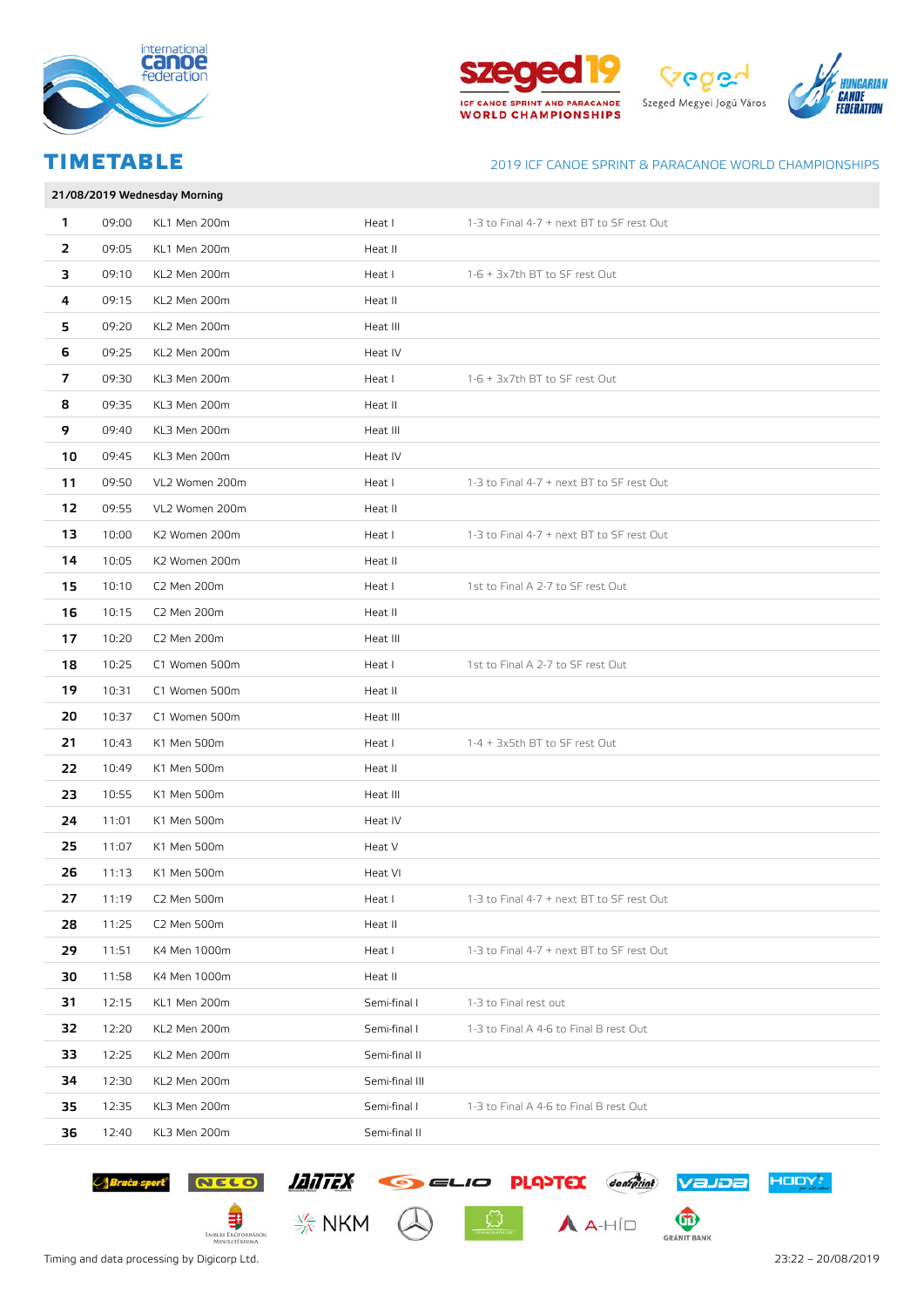







|    | 21/08/2019 Wednesday Morning |                    |                |                       |  |
|----|------------------------------|--------------------|----------------|-----------------------|--|
| 37 |                              | 12:45 KL3 Men 200m | Semi-final III |                       |  |
| 38 | 12:50                        | VL2 Women 200m     | Semi-final I   | 1-3 to Final rest out |  |

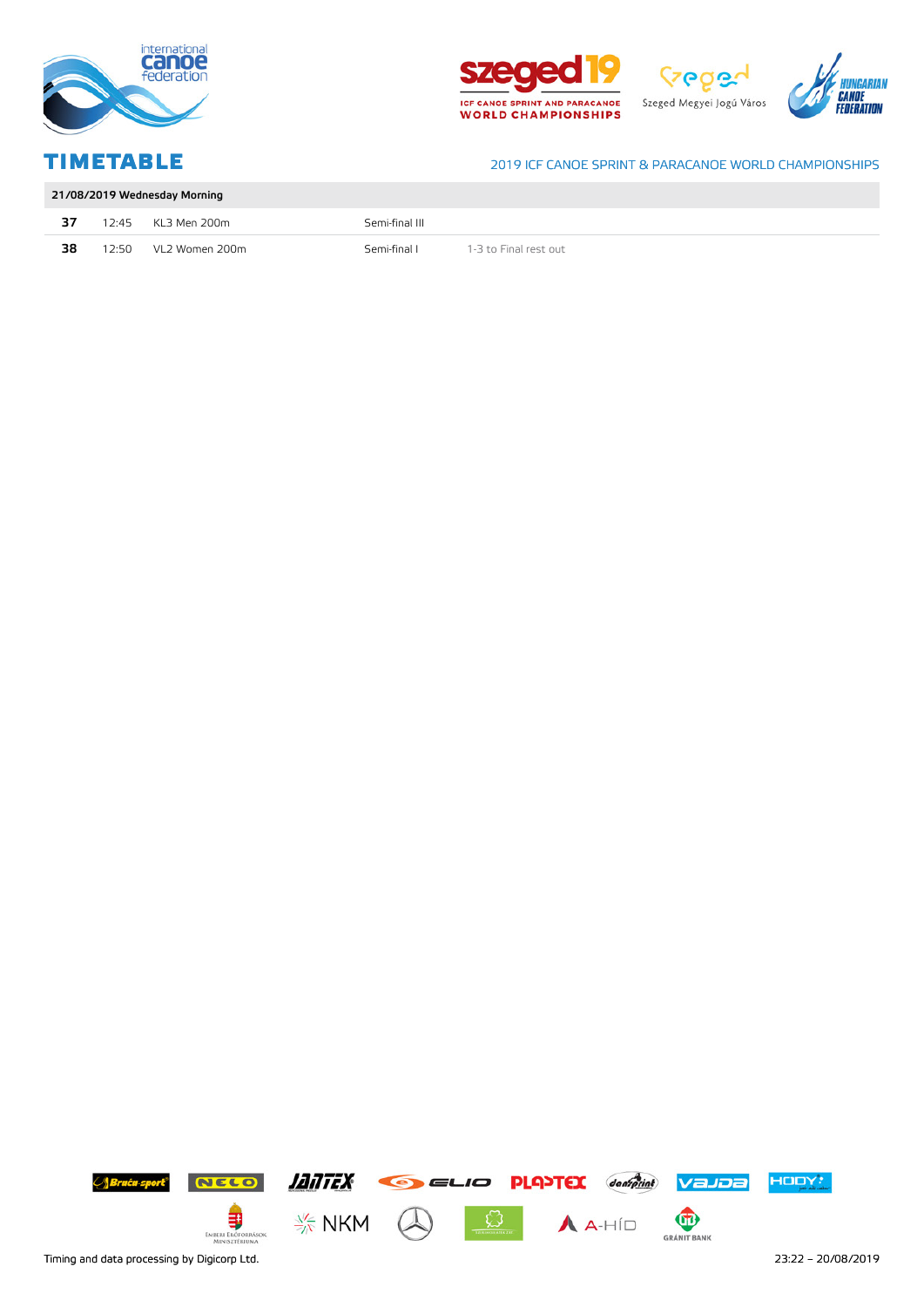







|    | 21/08/2019 Wednesday Afternoon |                |               |                                                  |  |  |
|----|--------------------------------|----------------|---------------|--------------------------------------------------|--|--|
| 39 | 15:00                          | K2 Women 200m  | Semi-final I  | 1-3 to Final rest out                            |  |  |
| 40 | 15:05                          | C2 Men 200m    | Semi-final I  | 1-3 to Final A 4-7 + next BT to Final B rest Out |  |  |
| 41 | 15:10                          | C2 Men 200m    | Semi-final II |                                                  |  |  |
| 42 | 15:22                          | K4 Men 1000m   | Semi-final I  | 1-3 to Final rest out                            |  |  |
| 43 | 15:40                          | KL1 Women 200m | Heat I        | 1-3 to Final 4-7 + next BT to SF rest Out        |  |  |
| 44 | 15:45                          | KL1 Women 200m | Heat II       |                                                  |  |  |
| 45 | 15:50                          | VL3 Men 200m   | Heat I        | 1st to Final A 2-7 to SF rest Out                |  |  |
| 46 | 15:55                          | VL3 Men 200m   | Heat II       |                                                  |  |  |
| 47 | 16:00                          | VL3 Men 200m   | Heat III      |                                                  |  |  |
| 48 | 16:10                          | KL3 Women 200m | Heat I        | 1st to Final A 2-7 to SF rest Out                |  |  |
| 49 | 16:15                          | KL3 Women 200m | Heat II       |                                                  |  |  |
| 50 | 16:20                          | KL3 Women 200m | Heat III      |                                                  |  |  |
| 51 | 16:25                          | VL2 Men 200m   | Heat I        | 1st to Final A 2-7 to SF rest Out                |  |  |
| 52 | 16:30                          | VL2 Men 200m   | Heat II       |                                                  |  |  |
| 53 | 16:35                          | VL2 Men 200m   | Heat III      |                                                  |  |  |
| 54 | 16:40                          | KL2 Women 200m | Heat I        | 1-3 to Final 4-7 + next BT to SF rest Out        |  |  |
| 55 | 16:45                          | KL2 Women 200m | Heat II       |                                                  |  |  |
| 56 | 16:50                          | C1 Men 200m    | Heat I        | 1-6 + 3x7th BT to SF rest Out                    |  |  |
| 57 | 16:55                          | C1 Men 200m    | Heat II       |                                                  |  |  |
| 58 | 17:00                          | C1 Men 200m    | Heat III      |                                                  |  |  |
| 59 | 17:05                          | C1 Men 200m    | Heat IV       |                                                  |  |  |
| 60 | 17:10                          | K1 Women 200m  | Heat I        | 1-5 + 2x6th BT to SF rest Out                    |  |  |
| 61 | 17:15                          | K1 Women 200m  | Heat II       |                                                  |  |  |
| 62 | 17:20                          | K1 Women 200m  | Heat III      |                                                  |  |  |
| 63 | 17:25                          | K1 Women 200m  | Heat IV       |                                                  |  |  |
| 64 | 17:30                          | K1 Women 200m  | Heat V        |                                                  |  |  |
| 65 | 17:35                          | K1 Men 200m    | Heat I        | 1-5 + next BT to SF rest Out                     |  |  |
| 66 | 17:40                          | K1 Men 200m    | Heat II       |                                                  |  |  |
| 67 | 17:45                          | K1 Men 200m    | Heat III      |                                                  |  |  |
| 68 | 17:50                          | K1 Men 200m    | Heat IV       |                                                  |  |  |
| 69 | 17:55                          | K1 Men 200m    | Heat V        |                                                  |  |  |
| 70 | 18:00                          | K1 Men 200m    | Heat VI       |                                                  |  |  |
| 71 | 18:05                          | K1 Men 200m    | Heat VII      |                                                  |  |  |
| 72 | 18:10                          | VL1 Women 200m | Final A       |                                                  |  |  |
| 73 | 18:15                          | VL3 Women 200m | Final A       |                                                  |  |  |
| 74 | 18:20                          | VL1 Men 200m   | Final A       |                                                  |  |  |

 $\begin{array}{|c|c|c|c|}\n\hline\n\textbf{0} & \textbf{0} & \textbf{0}\n\end{array}$ 





€

EMBERI ERŐFORRÁSOK<br>MINISZTÉRIUMA



 $\frac{1}{2}$  NKM

Timing and data processing by Digicorp Ltd. 23:22 – 20/08/2019

HODY!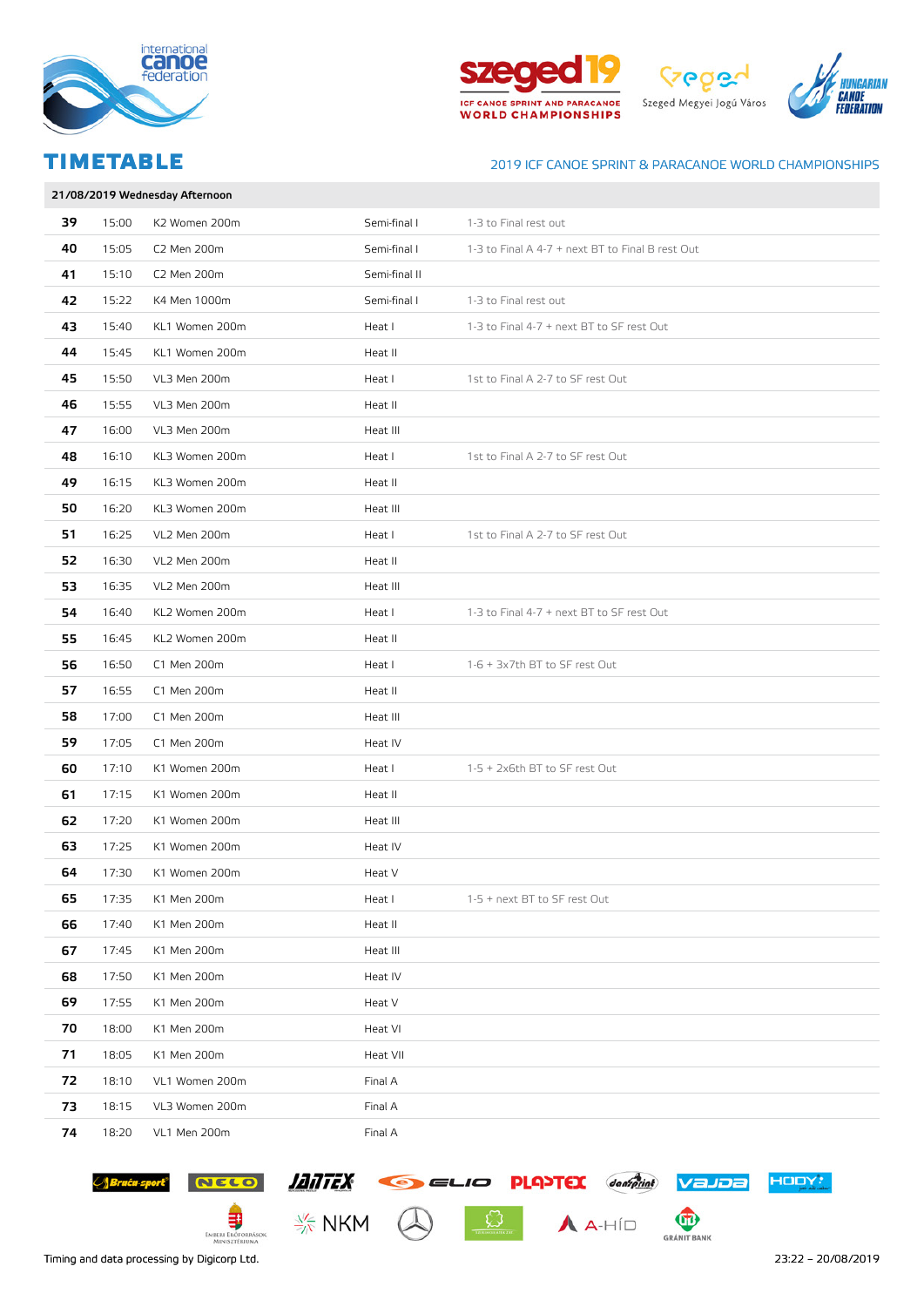







|     | 22/08/2019 Thursday Morning |                |               |                                                  |  |
|-----|-----------------------------|----------------|---------------|--------------------------------------------------|--|
| 75  | 09:00                       | C2 Men 1000m   | Heat I        | 1-6 + 3x7th BT to SF rest Out                    |  |
| 76  | 09:07                       | C2 Men 1000m   | Heat II       |                                                  |  |
| 77  | 09:14                       | C2 Men 1000m   | Heat III      |                                                  |  |
| 78  | 09:21                       | C2 Men 1000m   | Heat IV       |                                                  |  |
| 79  | 09:28                       | K1 Men 1000m   | Heat I        | 1-4 + 3x5th BT to SF rest Out                    |  |
| 80  | 09:35                       | K1 Men 1000m   | Heat II       |                                                  |  |
| 81  | 09:42                       | K1 Men 1000m   | Heat III      |                                                  |  |
| 82  | 09:49                       | K1 Men 1000m   | Heat IV       |                                                  |  |
| 83  | 09:56                       | K1 Men 1000m   | Heat V        |                                                  |  |
| 84  | 10:03                       | K1 Men 1000m   | Heat VI       |                                                  |  |
| 85  | 10:17                       | K1 Women 1000m | Heat I        | 1-3 to Final 4-7 + next BT to SF rest Out        |  |
| 86  | 10:24                       | K1 Women 1000m | Heat II       |                                                  |  |
| 87  | 10:50                       | KL1 Women 200m | Semi-final I  | 1-3 to Final rest out                            |  |
| 88  | 10:55                       | VL3 Men 200m   | Semi-final I  | 1-3 to Final A 4-7 + next BT to Final B rest Out |  |
| 89  | 11:00                       | VL3 Men 200m   | Semi-final II |                                                  |  |
| 90  | 11:10                       | KL3 Women 200m | Semi-final I  | 1-3 to Final A 4-7 + next BT to Final B rest Out |  |
| 91  | 11:15                       | KL3 Women 200m | Semi-final II |                                                  |  |
| 92  | 11:20                       | VL2 Men 200m   | Semi-final I  | 1-3 to Final A 4-7 + next BT to Final B rest Out |  |
| 93  | 11:25                       | VL2 Men 200m   | Semi-final II |                                                  |  |
| 94  | 11:30                       | KL2 Women 200m | Semi-final I  | 1-3 to Final rest out                            |  |
| 95  | 11:35                       | C1 Women 200m  | Heat I        | 1-6 + 3x7th BT to SF rest Out                    |  |
| 96  | 11:40                       | C1 Women 200m  | Heat II       |                                                  |  |
| 97  | 11:45                       | C1 Women 200m  | Heat III      |                                                  |  |
| 98  | 11:50                       | C1 Women 200m  | Heat IV       |                                                  |  |
| 99  | 11:55                       | C1 Men 500m    | Heat I        | 1-6 + 3x7th BT to SF rest Out                    |  |
| 100 | 12:01                       | C1 Men 500m    | Heat II       |                                                  |  |
| 101 | 12:07                       | C1 Men 500m    | Heat III      |                                                  |  |
| 102 | 12:13                       | C1 Men 500m    | Heat IV       |                                                  |  |
| 103 | 12:25                       | K2 Men 500m    | Heat I        | 1st to Final A 2-7 to SF rest Out                |  |
| 104 | 12:31                       | K2 Men 500m    | Heat II       |                                                  |  |
| 105 | 12:37                       | K2 Men 500m    | Heat III      |                                                  |  |
| 106 | 12:43                       | K2 Women 500m  | Heat I        | 1-6 + 3x7th BT to SF rest Out                    |  |
| 107 | 12:49                       | K2 Women 500m  | Heat II       |                                                  |  |
| 108 | 12:55                       | K2 Women 500m  | Heat III      |                                                  |  |
| 109 | 13:01                       | K2 Women 500m  | Heat IV       |                                                  |  |

 $\frac{1}{\sqrt{2}}$   $A$   $A$ -HÍD





€

EMBERI ERŐFORRÁSOK<br>MINISZTÉRIUMA



Timing and data processing by Digicorp Ltd. 23:22 – 20/08/2019

HODY!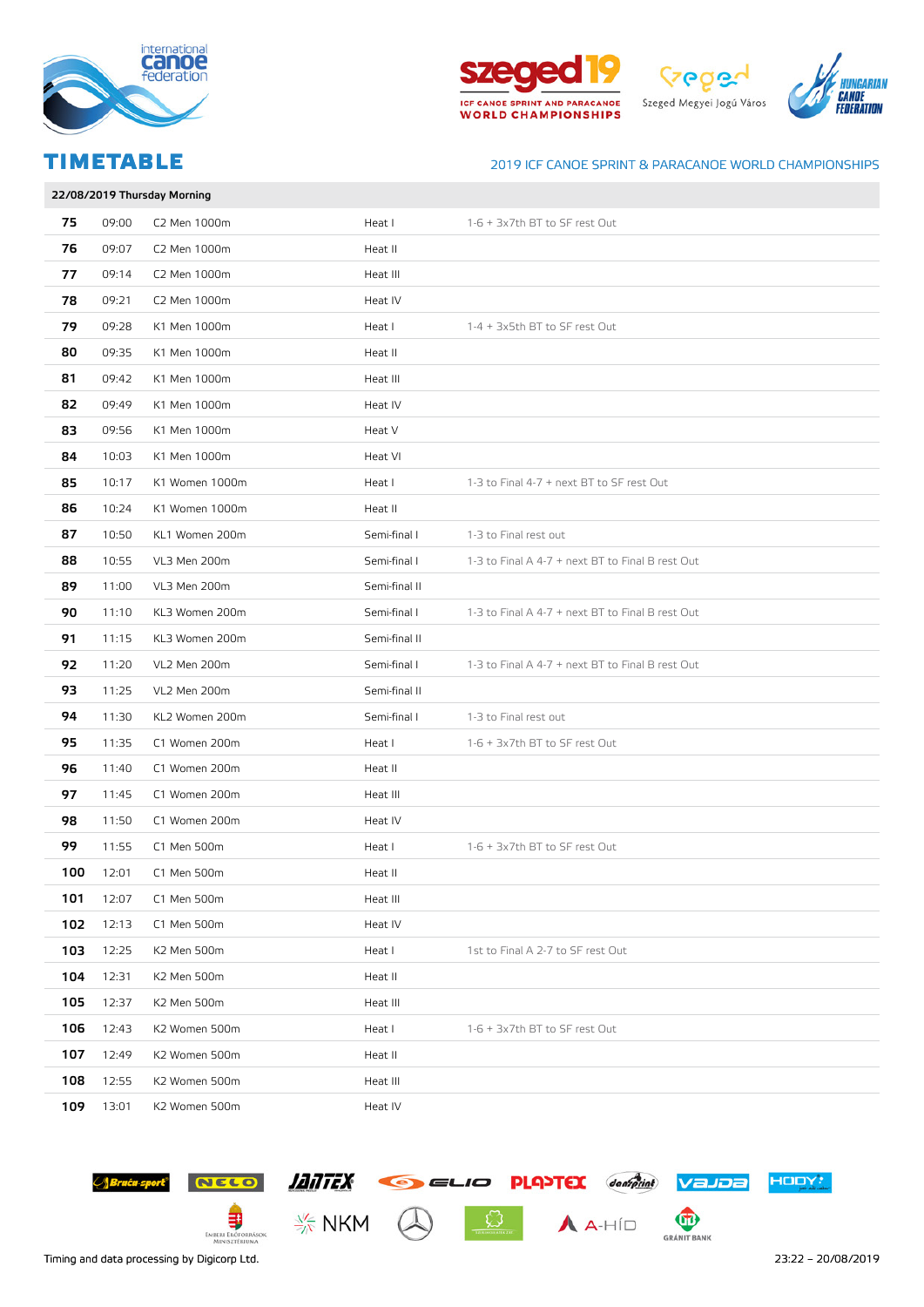







# 22/08/2019 Thursday Afternoon 110 15:00 C2 Men 500m Semi-final I 1-3 to Final rest out 111 15:12 C1 Women 500m Semi-final I 1-3 to Final A 4-7 + next BT to Final B rest Out 112 15:18 C1 Women 500m Semi-final II 113 15:24 K1 Men 500m Semi-final I 1-3 to Final A 4-6 to Final B 7-9 to Final C 114 15:30 K1 Men 500m Semi-final II 115 15:36 K1 Men 500m Semi-final III 116 15:42 K2 Women 500m Semi-final I 1-3 to Final A 4-6 to Final B rest Out 117 15:48 K2 Women 500m Semi-final II 118 15:54 K2 Women 500m Semi-final III 16:00 VL1 Women 200m Ceremony 16:06 VL3 Women 200m Ceremony 16:12 VL1 Men 200m Ceremony 119 16:20 VL2 Men 200m **Final B** 120 16:25 VL3 Men 200m **Final B** 121 16:30 VL2 Men 200m Final A 122 16:35 VL2 Women 200m Final A 123 16:40 VL3 Men 200m 124 16:45 C4 Men 500m Heat I 1-3 to Final 4-7 + next BT to SF rest Out 125 16:51 C4 Men 500m and the Heat II 126 16:57 C2 Women 500m Heat I 1st to Final A 2-7 to SF rest Out **127** 17:03 C2 Women 500m **Heat II** 128 17:09 C2 Women 500m **Heat III** 129 17:15 K4 Men 500m Heat I 1-6 + 3x7th BT to SF rest Out 130 17:21 K4 Men 500m 130 Heat II 131 17:27 K4 Men 500m Heat III 132 17:33 K4 Men 500m **Heat IV** 133 17:39 K4 Women 500m Heat I 1st to Final A 2-7 to SF rest Out 134 17:45 K4 Women 500m **Heat II** 135 17:51 K4 Women 500m **Heat III**

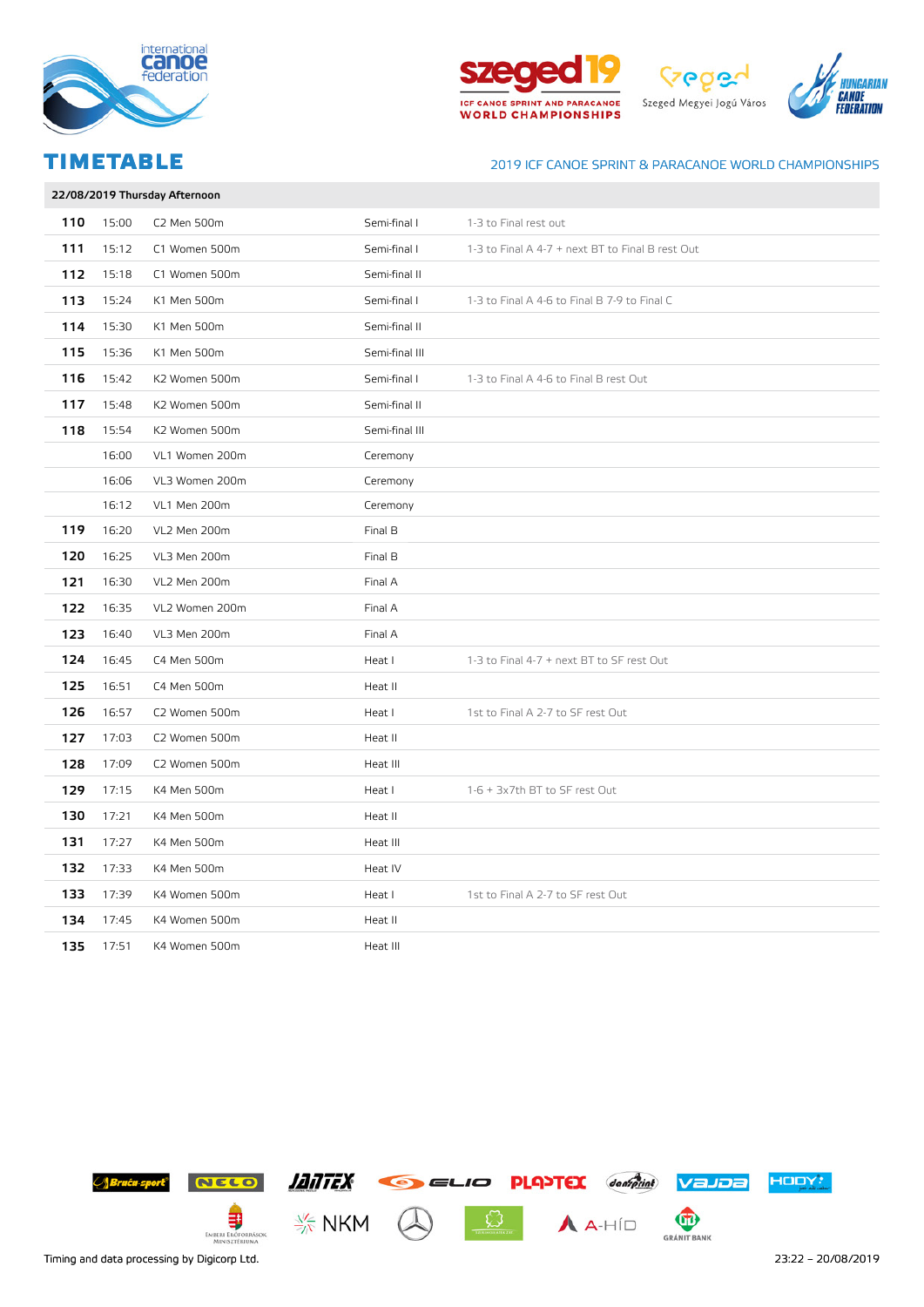







|     |       | 23/08/2019 Friday Morning |                |                                                  |
|-----|-------|---------------------------|----------------|--------------------------------------------------|
| 136 | 09:00 | K1 Women 500m             | Heat I         | 1-5 + 2x6th BT to SF rest Out                    |
| 137 | 09:06 | K1 Women 500m             | Heat II        |                                                  |
| 138 | 09:12 | K1 Women 500m             | Heat III       |                                                  |
| 139 | 09:18 | K1 Women 500m             | Heat IV        |                                                  |
| 140 | 09:24 | K1 Women 500m             | Heat V         |                                                  |
| 141 | 09:30 | K2 Men 1000m              | Heat I         | 1-5 + 2x6th BT to SF rest Out                    |
| 142 | 09:37 | K2 Men 1000m              | Heat II        |                                                  |
| 143 | 09:44 | K2 Men 1000m              | Heat III       |                                                  |
| 144 | 09:51 | K2 Men 1000m              | Heat IV        |                                                  |
| 145 | 09:58 | K2 Men 1000m              | Heat V         |                                                  |
| 146 | 10:05 | C1 Men 1000m              | Heat I         | 1-4 + 3x5th BT to SF rest Out                    |
| 147 | 10:12 | C1 Men 1000m              | Heat II        |                                                  |
| 148 | 10:19 | C1 Men 1000m              | Heat III       |                                                  |
| 149 | 10:26 | C1 Men 1000m              | Heat IV        |                                                  |
| 150 | 10:33 | C1 Men 1000m              | Heat V         |                                                  |
| 151 | 10:40 | C1 Men 1000m              | Heat VI        |                                                  |
| 152 | 11:00 | KL3 Women 200m            | Final B        |                                                  |
| 153 | 11:05 | KL1 Men 200m              | Final A        |                                                  |
| 154 | 11:10 | KL2 Women 200m            | Final A        |                                                  |
| 155 | 11:15 | KL3 Women 200m            | Final A        |                                                  |
| 156 | 11:20 | K2 Men 200m               | Heat I         | 1st to Final A 2-7 to SF rest Out                |
| 157 | 11:25 | K2 Men 200m               | Heat II        |                                                  |
| 158 | 11:30 | K2 Men 200m               | Heat III       |                                                  |
| 159 | 11:35 | C2 Women 200m             | Heat I         | 1-3 to Final 4-7 + next BT to SF rest Out        |
| 160 | 11:40 | C2 Women 200m             | Heat II        |                                                  |
|     | 11:45 | VL2 Men 200m              | Ceremony       |                                                  |
|     | 11:51 | VL2 Women 200m            | Ceremony       |                                                  |
|     | 11:57 | VL3 Men 200m              | Ceremony       |                                                  |
| 161 | 12:03 | C1 Men 500m               | Semi-final I   | 1-3 to Final A 4-6 to Final B rest Out           |
| 162 | 12:09 | C1 Men 500m               | Semi-final II  |                                                  |
| 163 | 12:15 | C1 Men 500m               | Semi-final III |                                                  |
| 164 | 12:21 | K2 Men 500m               | Semi-final I   | 1-3 to Final A 4-7 + next BT to Final B rest Out |
| 165 | 12:27 | K2 Men 500m               | Semi-final II  |                                                  |
|     | 12:33 | KL1 Men 200m              | Ceremony       |                                                  |
|     | 12:39 | KL2 Women 200m            | Ceremony       |                                                  |
|     | 12:45 | KL3 Women 200m            | Ceremony       |                                                  |

 $\frac{1}{\sqrt{2}}$   $A$ -HÍD





Strict sport NELO ANTEX GELIO PLAYEX don'atial Value

€

EMBERI ERŐFORRÁSOK<br>MINISZTÉRIUMA

 $\frac{1}{2\sqrt{2}}$  NKM

Timing and data processing by Digicorp Ltd. 23:22 – 20/08/2019

HODY!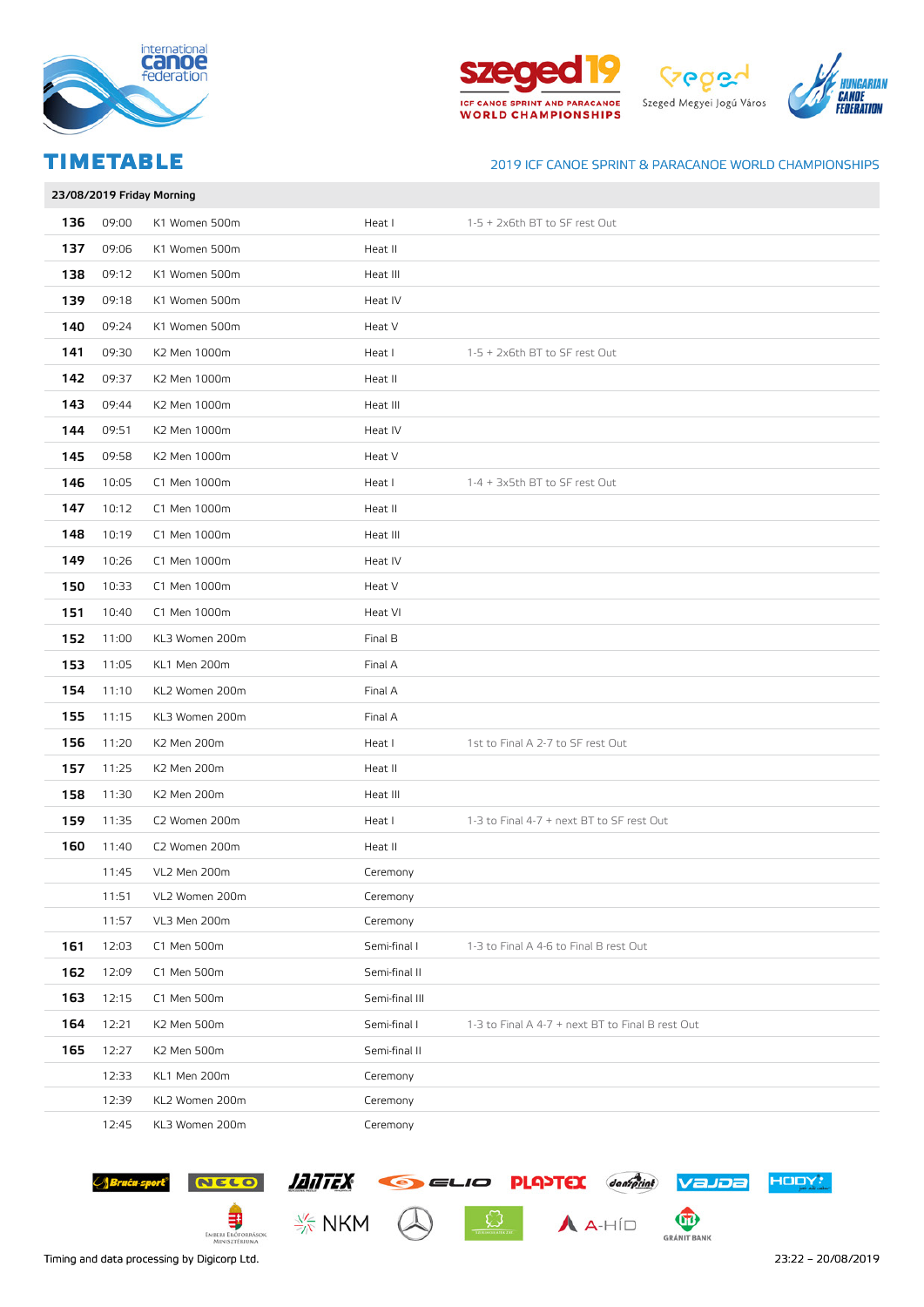







|     |       | 23/08/2019 Friday Afternoon |                |                                                                                                                |
|-----|-------|-----------------------------|----------------|----------------------------------------------------------------------------------------------------------------|
| 166 | 14:30 | C2 Men 200m                 | Final B        |                                                                                                                |
| 167 | 14:35 | C1 Women 500m               | Final B        |                                                                                                                |
| 168 | 14:41 | K1 Men 500m                 | Final C        |                                                                                                                |
| 169 | 14:47 | K1 Men 500m                 | Final B        |                                                                                                                |
| 170 | 15:03 | K2 Women 200m               | Final A        |                                                                                                                |
| 171 | 15:10 | C2 Men 200m                 | Final A        |                                                                                                                |
| 172 | 15:17 | C1 Women 500m               | Final A        |                                                                                                                |
|     | 15:23 | K2 Women 200m               | Ceremony       |                                                                                                                |
| 173 | 15:31 | K1 Men 500m                 | Final A        |                                                                                                                |
| 174 | 15:39 | C2 Men 500m                 | Final A        |                                                                                                                |
|     | 15:45 | C1 Women 500m               | Ceremony       |                                                                                                                |
| 175 | 15:53 | K2 Women 1000m              | Final A        |                                                                                                                |
| 176 | 16:03 | K4 Men 1000m                | Final A        |                                                                                                                |
|     | 16:11 | C2 Men 200m                 | Ceremony       |                                                                                                                |
| 177 | 16:18 | K1 Women 200m               | Semi-final I   | 1-3 to Final A 4-6 to Final B 7-9 to Final C                                                                   |
| 178 | 16:23 | K1 Women 200m               | Semi-final II  |                                                                                                                |
| 179 | 16:28 | K1 Women 200m               | Semi-final III |                                                                                                                |
| 180 | 16:33 | K1 Men 200m                 | Semi-final I   | $1-2$ + next BT to Final A 3X3rd + 4x4th + 2x5th BT to Final B 2x5th + 4x6th +<br>3x7th BT to Final C rest out |
| 181 | 16:38 | K1 Men 200m                 | Semi-final II  |                                                                                                                |
| 182 | 16:43 | K1 Men 200m                 | Semi-final III |                                                                                                                |
| 183 | 16:48 | K1 Men 200m                 | Semi-final IV  |                                                                                                                |
| 184 | 16:53 | C1 Women 200m               | Semi-final I   | 1-3 to Final A 4-6 to Final B rest Out                                                                         |
| 185 | 16:58 | C1 Women 200m               | Semi-final II  |                                                                                                                |
| 186 | 17:03 | C1 Women 200m               | Semi-final III |                                                                                                                |
|     | 17:08 | K4 Men 1000m                | Ceremony       |                                                                                                                |
|     | 17:14 | K1 Men 500m                 | Ceremony       |                                                                                                                |
|     | 17:20 | C2 Men 500m                 | Ceremony       |                                                                                                                |
|     | 17:26 | K2 Women 1000m              | Ceremony       |                                                                                                                |
| 187 | 17:32 | C2 Men 1000m                | Semi-final I   | 1-3 to Final A 4-6 to Final B rest Out                                                                         |
| 188 | 17:39 | C2 Men 1000m                | Semi-final II  |                                                                                                                |
| 189 | 17:46 | C2 Men 1000m                | Semi-final III |                                                                                                                |
| 190 | 17:53 | K1 Women 1000m              | Semi-final I   | 1-3 to Final rest out                                                                                          |
| 191 | 18:07 | K1 Men 1000m                | Semi-final I   | 1-3 to Final A 4-6 to Final B 7-9 to Final C                                                                   |
| 192 | 18:14 | K1 Men 1000m                | Semi-final II  |                                                                                                                |
| 193 | 18:21 | K1 Men 1000m                | Semi-final III |                                                                                                                |

Strict sport NELO ANTEX GELIO PLAYEX don'atial Value

 $\boxed{\text{O}}$   $\boxed{\text{A}$   $\rightarrow$   $\text{HID}}$ 



€ EMBERI ERŐFORRÁSOK<br>MINISZTÉRIUMA  $\frac{\sqrt{2}}{\sqrt{2}}$  NKM



HODY!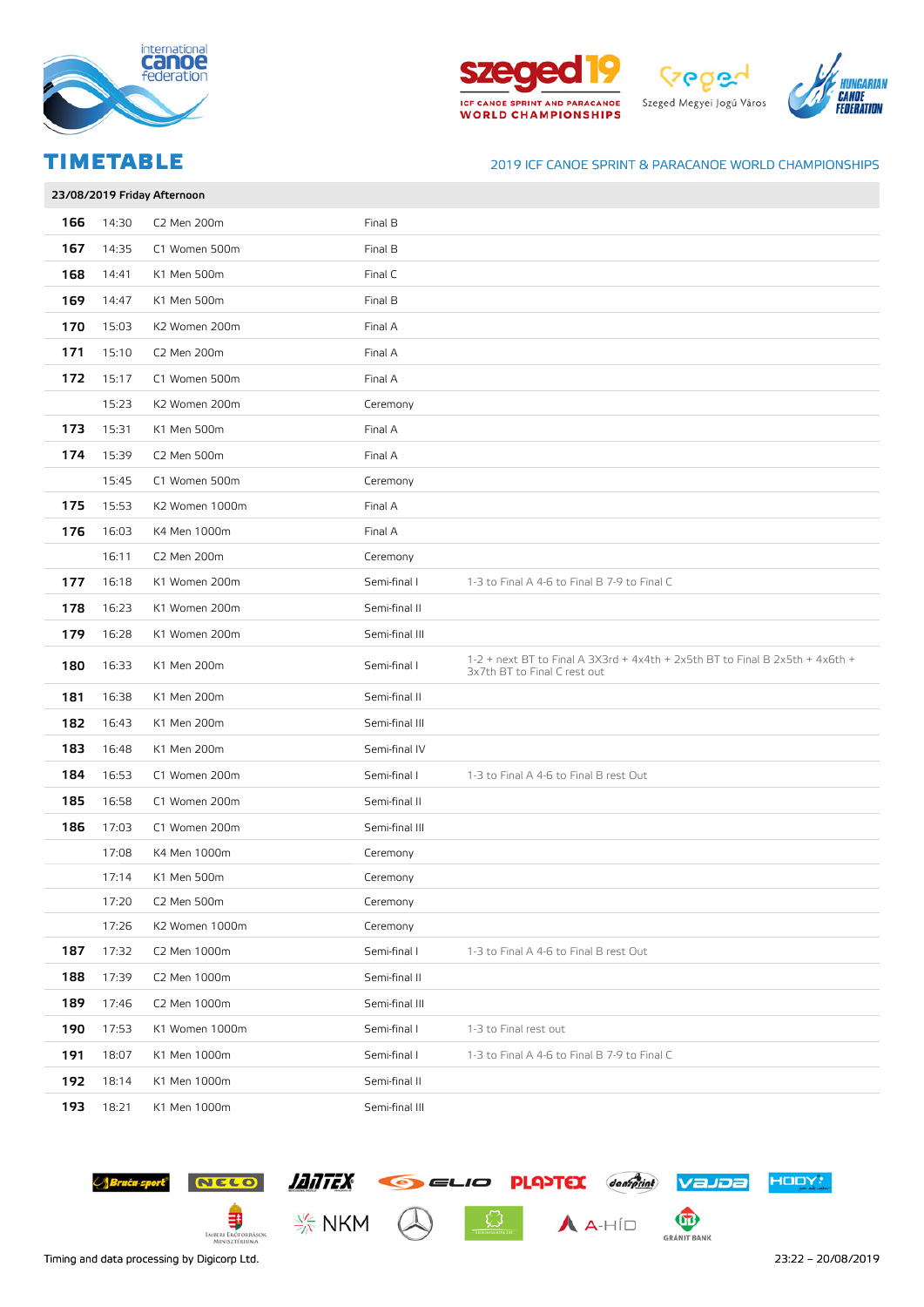







|     | 24/08/2019 Saturday Morning |                |          |  |  |  |
|-----|-----------------------------|----------------|----------|--|--|--|
| 194 | 09:00                       | K1 Women 200m  | Final C  |  |  |  |
| 195 | 09:05                       | K1 Women 200m  | Final B  |  |  |  |
| 196 | 09:10                       | K1 Men 200m    | Final C  |  |  |  |
| 197 | 09:15                       | K1 Men 200m    | Final B  |  |  |  |
| 198 | 09:20                       | C1 Women 200m  | Final B  |  |  |  |
| 199 | 09:31                       | C1 Men 500m    | Final B  |  |  |  |
| 200 | 09:37                       | K2 Men 500m    | Final B  |  |  |  |
| 201 | 09:43                       | K2 Women 500m  | Final B  |  |  |  |
| 202 | 10:05                       | KL2 Men 200m   | Final B  |  |  |  |
| 203 | 10:10                       | KL3 Men 200m   | Final B  |  |  |  |
| 204 | 10:15                       | KL2 Men 200m   | Final A  |  |  |  |
| 205 | 10:20                       | KL1 Women 200m | Final A  |  |  |  |
| 206 | 10:25                       | KL3 Men 200m   | Final A  |  |  |  |
| 207 | 10:30                       | C2 Men 1000m   | Final B  |  |  |  |
| 208 | 10:37                       | K1 Men 1000m   | Final C  |  |  |  |
| 209 | 10:44                       | K1 Men 1000m   | Final B  |  |  |  |
|     | 10:57                       | KL2 Men 200m   | Ceremony |  |  |  |
|     | 11:03                       | KL1 Women 200m | Ceremony |  |  |  |
|     | 11:09                       | KL3 Men 200m   | Ceremony |  |  |  |
| 210 | 11:33                       | K1 Women 200m  | Final A  |  |  |  |
| 211 | 11:41                       | K1 Men 200m    | Final A  |  |  |  |
| 212 | 11:49                       | C1 Women 200m  | Final A  |  |  |  |
|     | 11:55                       | K1 Women 200m  | Ceremony |  |  |  |
| 213 | 12:03                       | C2 Men 1000m   | Final A  |  |  |  |
| 214 | 12:14                       | K1 Men 1000m   | Final A  |  |  |  |
| 215 | 12:25                       | K1 Women 1000m | Final A  |  |  |  |
|     | 12:33                       | C1 Women 200m  | Ceremony |  |  |  |
| 216 | 12:40                       | C1 Men 500m    | Final A  |  |  |  |
| 217 | 12:48                       | K2 Men 500m    | Final A  |  |  |  |
| 218 | 12:56                       | K2 Women 500m  | Final A  |  |  |  |
|     | 13:04                       | K1 Men 200m    | Ceremony |  |  |  |
|     | 13:10                       | C2 Men 1000m   | Ceremony |  |  |  |
|     | 13:16                       | K1 Men 1000m   | Ceremony |  |  |  |
|     | 13:22                       | K2 Women 500m  | Ceremony |  |  |  |
|     | 13:28                       | K1 Women 1000m | Ceremony |  |  |  |
|     | 13:34                       | C1 Men 500m    | Ceremony |  |  |  |
|     | 13:40                       | K2 Men 500m    | Ceremony |  |  |  |

 $\boxed{\text{O}}$   $\boxed{\text{A}$   $\rightarrow$   $\text{HID}}$ 





€

EMBERI ERŐFORRÁSOK<br>MINISZTÉRIUMA



 $\frac{\sqrt{2}}{\sqrt{2}}$  NKM

Timing and data processing by Digicorp Ltd. 23:22 – 20/08/2019

HODY!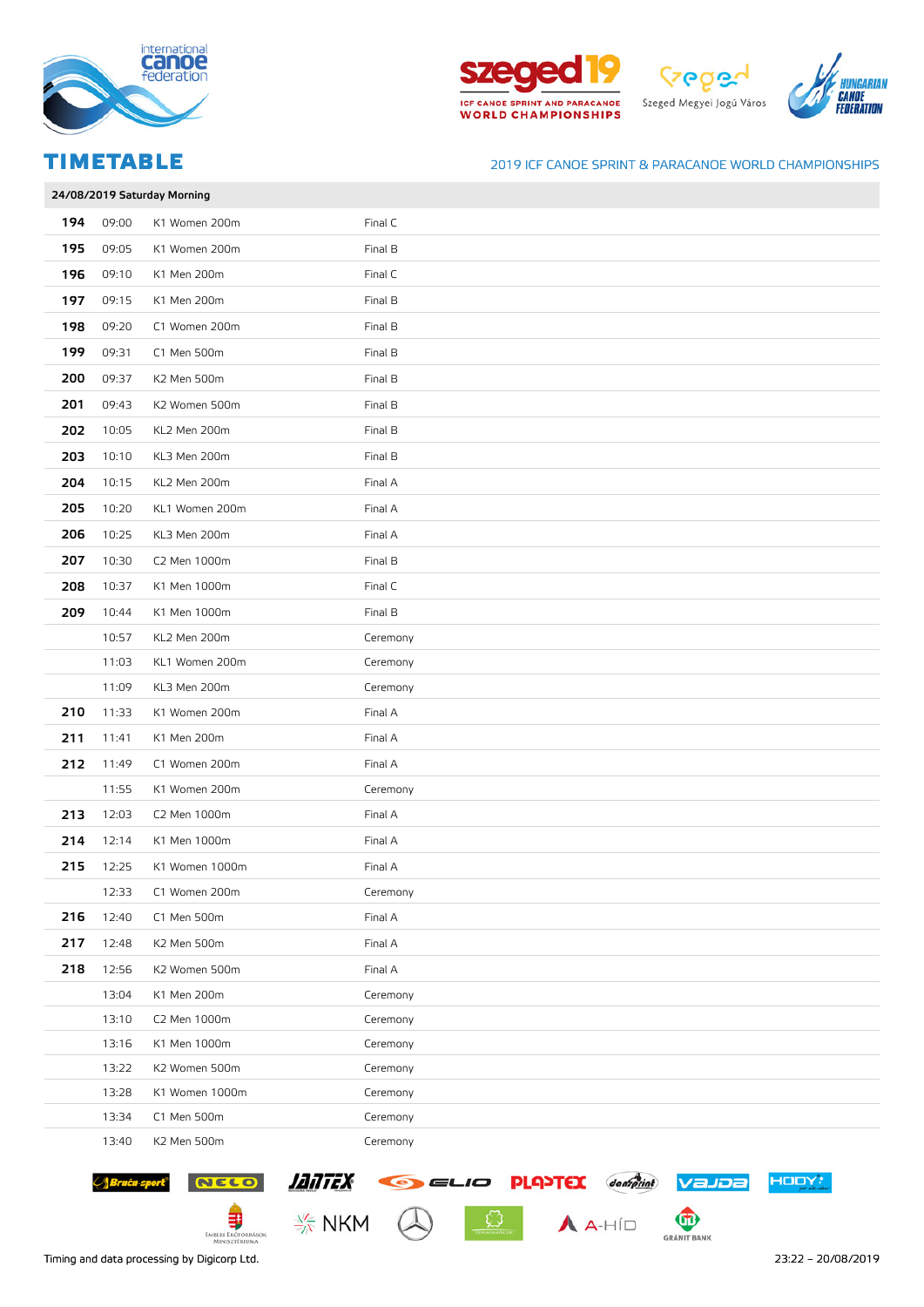







# 24/08/2019 Saturday Afternoon 219 15:00 K1 Women 500m Semi-final I 1-3 to Final A 4-6 to Final B 7-9 to Final C 220 15:06 K1 Women 500m Semi-final II 221 15:12 K1 Women 500m Semi-final III 222 15:18 C2 Women 500m Semi-final I 1-3 to Final A 4-7 + next BT to Final B rest Out 223 15:24 C2 Women 500m Semi-final II 224 15:30 K2 Men 1000m Semi-final I 1-3 to Final A 4-6 to Final B 7-9 to Final C 225 15:37 K2 Men 1000m Semi-final II 226 15:44 K2 Men 1000m Semi-final III 227 15:51 C1 Men 1000m Semi-final I 1-3 to Final A 4-6 to Final B 7-9 to Final C **228** 15:58 C1 Men 1000m Semi-final II 229 16:05 C1 Men 1000m Semi-final III 230 16:30 C1 Men 200m Semi-final I 1-3 to Final A 4-6 to Final B rest Out 231 16:35 C1 Men 200m Semi-final II **232** 16:40 C1 Men 200m Semi-final III 233 16:45 C2 Women 200m Semi-final I 1-3 to Final rest out 234 16:50 K2 Men 200m Semi-final I 1-3 to Final A 4-7 + next BT to Final B rest Out **235** 16:55 K2 Men 200m Semi-final II 236 17:00 C4 Men 500m Semi-final I 1-3 to Final rest out 237 17:06 K4 Women 500m Semi-final 1-3 to Final A 4-7 + next BT to Final B rest Out 238 17:12 K4 Women 500m Semi-final II 239 17:18 K4 Men 500m Semi-final I 1-3 to Final A 4-6 to Final B rest Out **240** 17:24 K4 Men 500m Semi-final II

**241** 17:30 K4 Men 500m Semi-final III

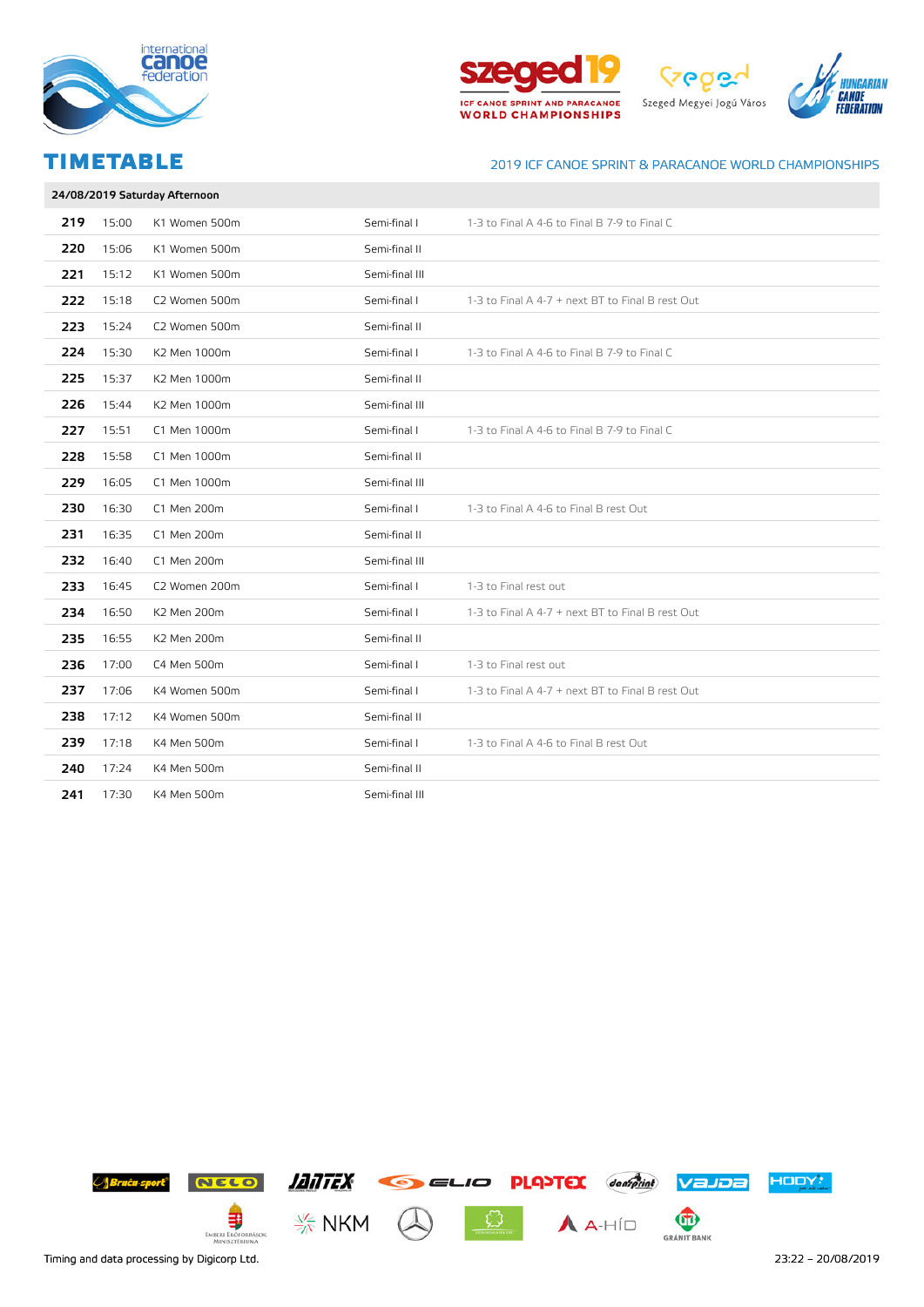







|     | 25/08/2019 Sunday Morning |               |          |  |  |
|-----|---------------------------|---------------|----------|--|--|
| 242 | 10:10                     | C1 Men 200m   | Final B  |  |  |
| 243 | 10:15                     | K2 Men 200m   | Final B  |  |  |
| 244 | 10:20                     | K1 Women 500m | Final C  |  |  |
| 245 | 10:26                     | K1 Women 500m | Final B  |  |  |
| 246 | 10:32                     | C2 Women 500m | Final B  |  |  |
| 247 | 10:38                     | K4 Men 500m   | Final B  |  |  |
| 248 | 10:44                     | K4 Women 500m | Final B  |  |  |
| 249 | 10:50                     | C1 Men 1000m  | Final C  |  |  |
| 250 | 10:57                     | C1 Men 1000m  | Final B  |  |  |
| 251 | 11:04                     | K2 Men 1000m  | Final C  |  |  |
| 252 | 11:11                     | K2 Men 1000m  | Final B  |  |  |
| 253 | 11:34                     | C2 Women 500m | Final A  |  |  |
| 254 | 11:44                     | K1 Women 500m | Final A  |  |  |
|     | 11:51                     | C2 Women 500m | Ceremony |  |  |
| 255 | 12:00                     | K2 Men 1000m  | Final A  |  |  |
| 256 | 12:12                     | C1 Men 1000m  | Final A  |  |  |
|     | 12:21                     | K1 Women 500m | Ceremony |  |  |
| 257 | 12:29                     | C2 Women 200m | Final A  |  |  |
| 258 | 12:37                     | C1 Men 200m   | Final A  |  |  |
| 259 | 12:45                     | K2 Men 200m   | Final A  |  |  |
|     | 12:52                     | C2 Women 200m | Ceremony |  |  |
| 260 | 13:01                     | C4 Men 500m   | Final A  |  |  |
| 261 | 13:11                     | K4 Women 500m | Final A  |  |  |
| 262 | 13:21                     | K4 Men 500m   | Final A  |  |  |
|     | 13:30                     | C1 Men 1000m  | Ceremony |  |  |
|     | 13:36                     | C4 Men 500m   | Ceremony |  |  |
|     | 13:42                     | K2 Men 200m   | Ceremony |  |  |
|     | 13:48                     | C1 Men 200m   | Ceremony |  |  |
|     | 13:54                     | K2 Men 1000m  | Ceremony |  |  |
|     | 14:00                     | K4 Women 500m | Ceremony |  |  |
|     | 14:06                     | K4 Men 500m   | Ceremony |  |  |